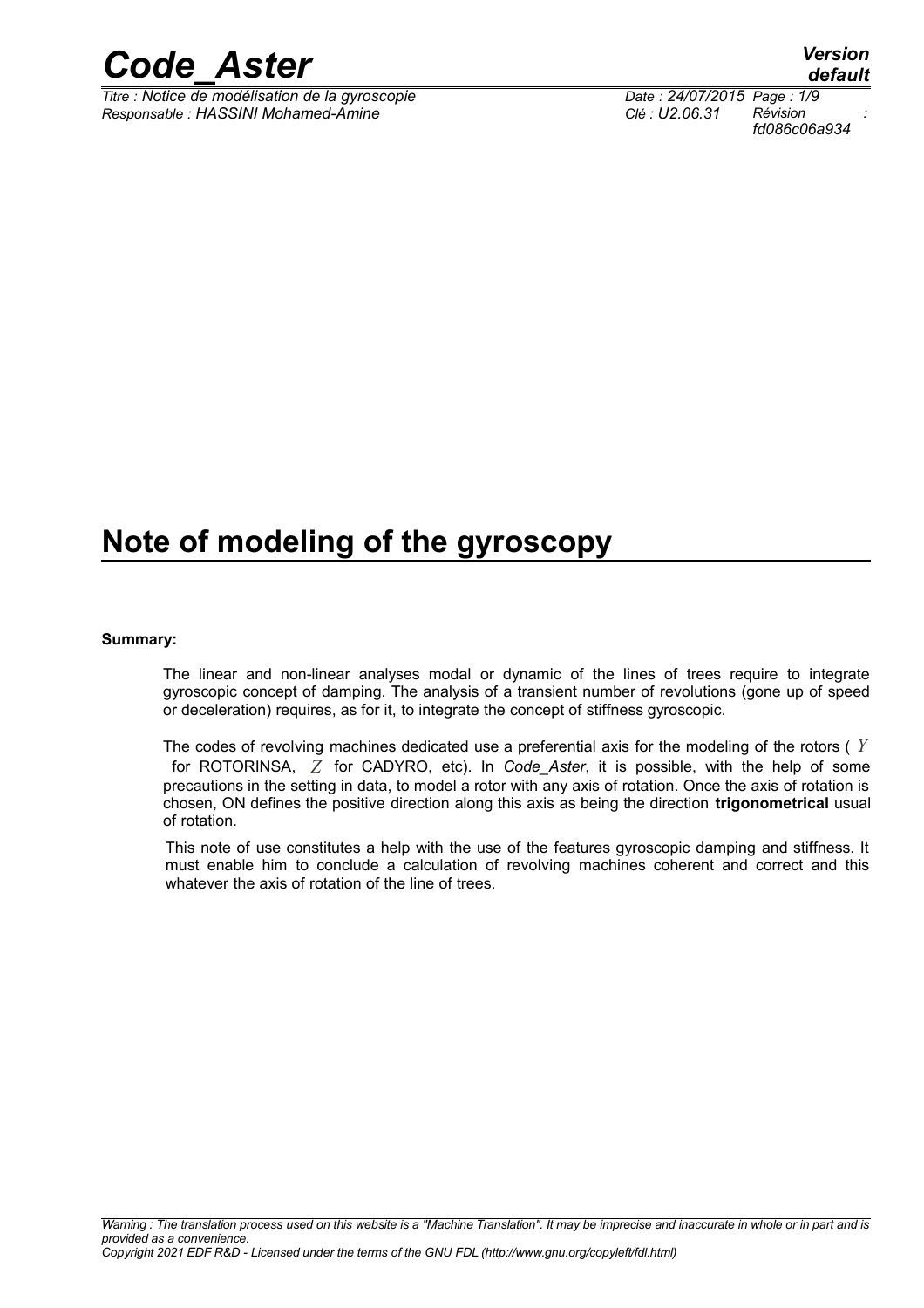*Titre : Notice de modélisation de la gyroscopie Date : 24/07/2015 Page : 2*/97/2015 *Page : 2*/97/2015 *Page : 2*/99/97/2015 *Page : 2*/99/97/2015 *Page : 2*/99/97/2015 *Page : 2*/99/97/2015 *Page : 2*/99/97/2015 *Page Responsable : HASSINI Mohamed-Amine Clé : U2.06.31 Révision :*

*provided as a convenience. Copyright 2021 EDF R&D - Licensed under the terms of the GNU FDL (http://www.gnu.org/copyleft/fdl.html)*

*Warning : The translation process used on this website is a "Machine Translation". It may be imprecise and inaccurate in whole or in part and is*

*fd086c06a934*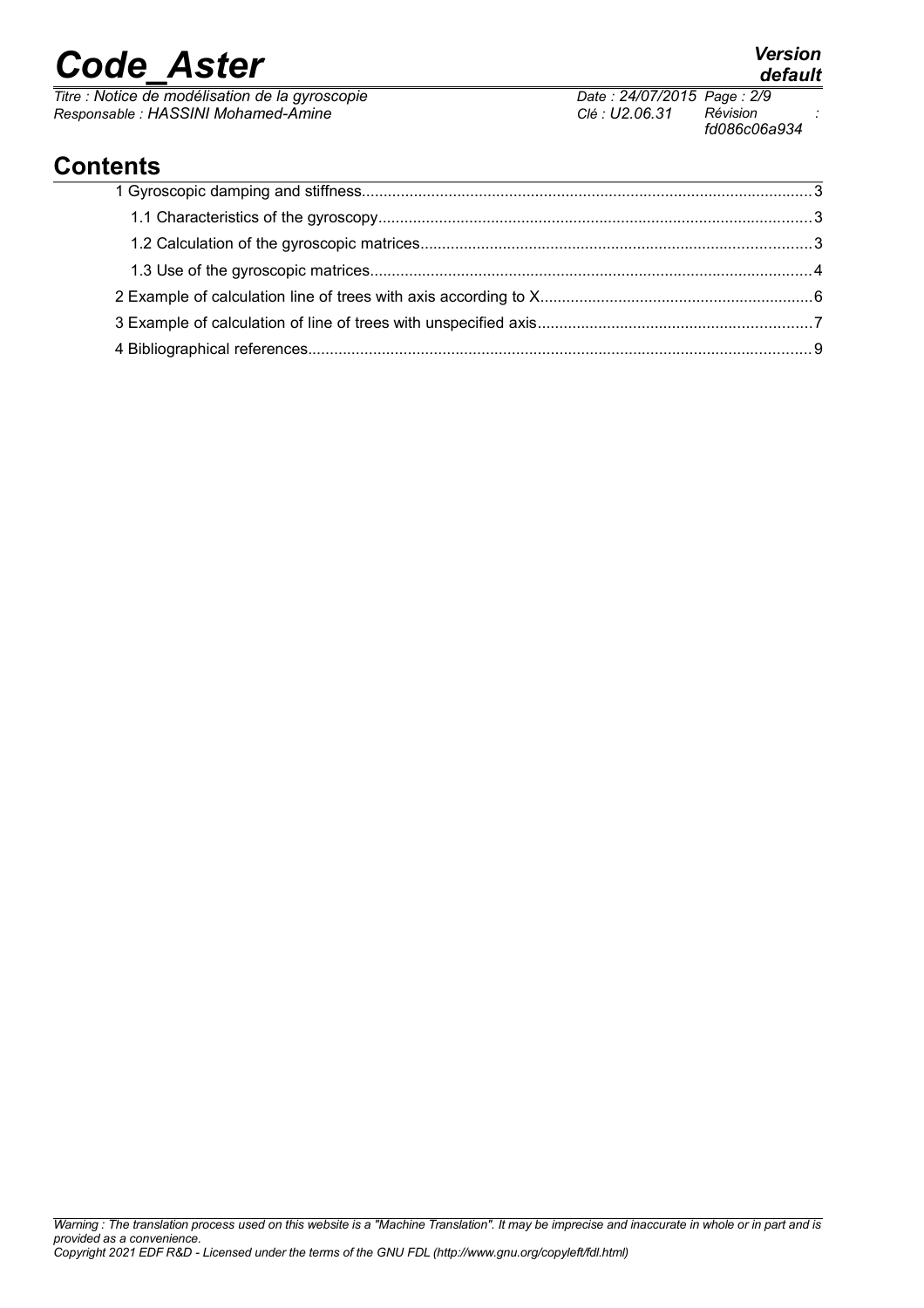*Titre : Notice de modélisation de la gyroscopie Date : 24/07/2015 Page : 3/9 Responsable : HASSINI Mohamed-Amine Clé : U2.06.31 Révision :*

## **1 Gyroscopic damping and stiffness**

### **1.1 Characteristics of the gyroscopy**

Currently available modelings in Code\_Aster for the revolving machines utilize the structural elements of standard beam (for the rotors) and the discrete elements (for the discs, the stages, the supports, etc).

Calculations of the kinetic energy of the element beam of Timoshenko (by considering the deformations of inflection) or of the discrete element reveal the terms of gyroscopic effect. For a turning system, the classical equation of the dynamics of the structures depends on the number of revolutions as follows:

$$
M\ddot{\delta} + C_{gyro}(\Omega)\dot{\delta} + \left(K + K_{gyro}(\dot{\Omega})\right)\delta = 0
$$

Where *M* and *K* are the classical matrices of stiffness and mass of the mechanical system turning.  $C_{\text{gyro}}(\Omega)$  is a nonsymmetrical matrix, function number of revolutions  $\Omega$ , including the characteristics of gyroscopic damping. This matrix of gyroscopic damping is antisymmetric, and its contribution is proportional to the angular velocity.

 $K_{\text{grav}}(\Omega)$  is a nonsymmetrical matrix, function of the acceleration of rotation  $(\Omega)$ , including the characteristics of gyroscopic stiffness. This matrix of gyroscopic stiffness is full. Its contribution is proportional to the angular acceleration and is, therefore, worthless in the event of number of constant revolutions. The gyroscopic matrix of stiffness has direction only in transient speed.

Gyroscopic damping and the stiffness are currently available in Code\_Aster for the right beams (Elements of Timoshenko POU\_D\_T and of Euler POU\_D\_E) of constant or variable section and circular form like for the discrete elements. The assumptions retained for the beams are:

- Assumption of Timoshenko: transverse shearing and all the terms of inertia are taken into account. This assumption is to be used for weak twinges (Elements POU  $D$  T).
- Assumption of Euler: transverse shearing is neglected. This assumption is checked for strong twinges (Elements POU D E).

The number of revolutions clean (along the axis of the beam) can be constant or variable (case of a transient number of revolutions: rise of speed or deceleration).

The discs are cylinders of cross-section whose axis is confused with the axis of the beam. These discs are supposed to be indeformable and are modelled by discrete elements. The material is homogeneous and isotropic.

Finally and for more details, the reader will be able to refer to the reference material of gyroscopic damping and the stiffness in Code\_Aster [R5.05.07].

### **1.2 Calculation of the gyroscopic matrices**

It is possible to build the matrices of gyroscopic damping and stiffness starting from each element of the model as for rigidity and the mass. For the structural finite elements of standard beam or the discrete elements, it is possible to calculate the real elementary matrices corresponding to the options of calculation 'MECA\_GYRO' and 'RIGI\_GYRO'. The call to these operations is done as follows:

```
AMGYELEM [ matr_elem_DEPL_R ] = CALC_MATR_ELEM
      ( / ♦ OPTION: 'MECA_GYRO'
          ♦ MODEL: Mo [model]
          ♦ CHAM_MATER: chmat [cham_mater]
          ◊ CARA_ELEM: will cara [cara_elem]
 )
RIGYELEM [ matr_elem_DEPL_R ] = CALC_MATR_ELEM
```
*Warning : The translation process used on this website is a "Machine Translation". It may be imprecise and inaccurate in whole or in part and is provided as a convenience.*

#### *Copyright 2021 EDF R&D - Licensed under the terms of the GNU FDL (http://www.gnu.org/copyleft/fdl.html)*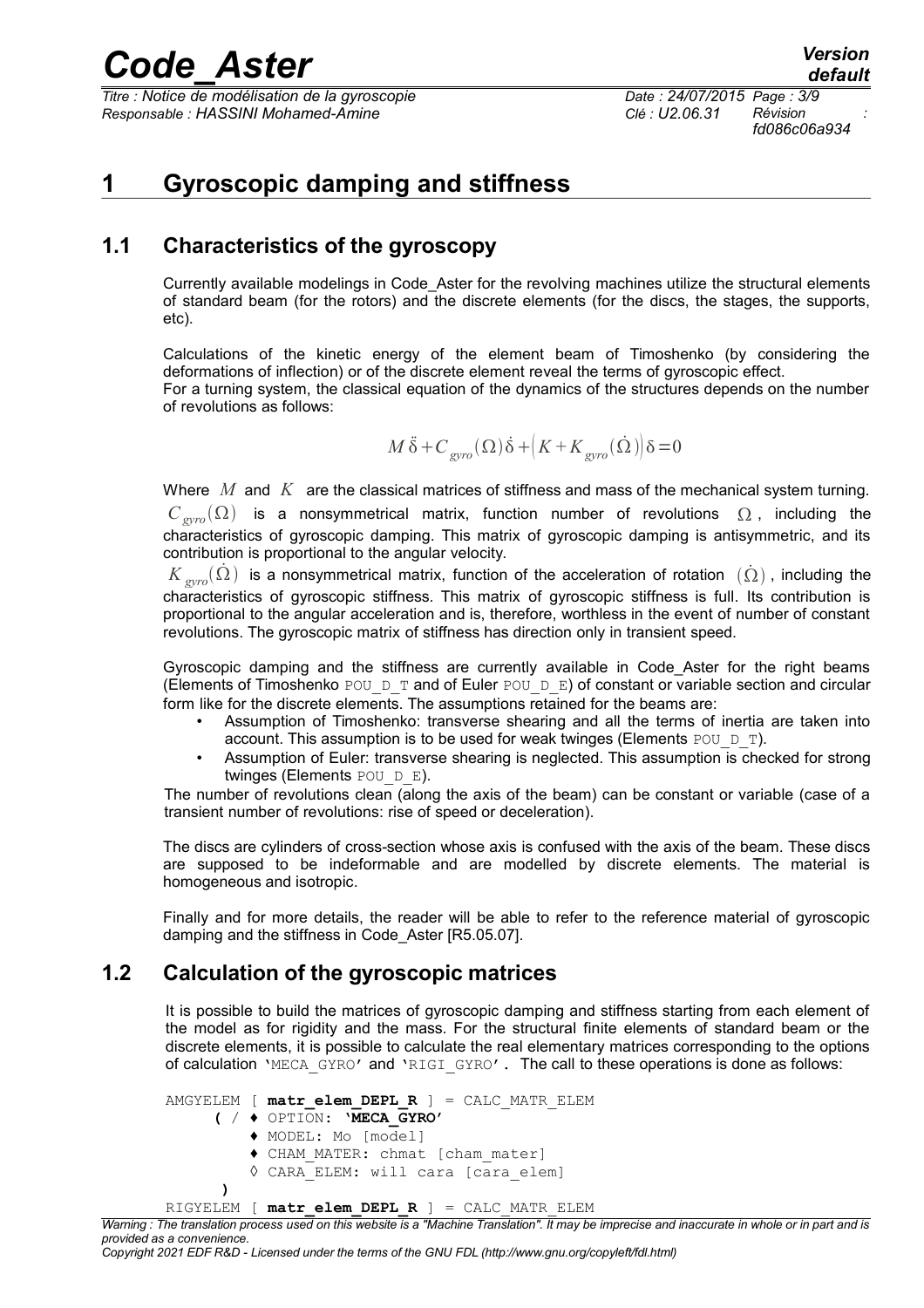*Titre : Notice de modélisation de la gyroscopie Date : 24/07/2015 Page : 4/9 Responsable : HASSINI Mohamed-Amine Clé : U2.06.31 Révision :*

*fd086c06a934*

```
 ( / ♦ OPTION: 'RIGI_GYRO'
    ♦ MODEL: Mo [model]
    ♦ CHAM_MATER: chmat [cham_mater]
    ◊ CARA_ELEM: will cara [cara_elem]
 )
```
The assembly of the elementary gyroscopic matrices is obtained with the operator ASSE MATRICE usual [U4.61.22].

AMGYASS=ASSE\_MATRICE (MATR\_ELEM=AMGYELEM, NUME\_DDL=NUMEDDL,) RIGYASS=ASSE\_MATRICE (MATR\_ELEM=RIGYELEM, NUME\_DDL=NUMEDDL,)

It will be noted that one must use same classifications and the same mode of storage as for the matrices of rigidity and mass (operator NUME\_DDL [U4.61.11]).

One can as conduct this operation into same as time as the construction of the other matrices (mass, stiffness, damping,...) thanks to the macro-order ASSEMBLY

```
ASSEMBLY ( MODELE=MODELE,
                   CHAM_MATER=CHMAT,
                   CARA_ELEM=CARELEM,
                   CHARGE=BLOCAGE,
                   NUME_DDL=CO ('NUMEDDL'),
                   MATR_ASSE= (_F (MATRICE=CO ('RIGIDITY'),
                                  OPTION=' RIGI_MECA',),
                               F (MATRICE=CO (\overline{Y}MASS'),
                                  OPTION=' MASS_MECA',),
                               F (MATRICE=CO (\bar{Y}AMOR'),
                                  OPTION=' AMOR_MECA',),
                               F (MATRICE=CO (<sup>'</sup>AMGY'),
                                  OPTION=' MECA_GYRO',),
                               F (MATRICE=CO (<sup>'</sup>RIGY'),
                                 OPTION=' RIGI GYRO',),),)
```
### **1.3 Use of the gyroscopic matrices**

calculated matrices of gyroscopic damping and stiffness *C gyro* and *K gyro* are unit and must thus be multiplied by speed and the angular acceleration respectively to obtain the gyroscopic effect a given speed of rotation.

The matrix of gyroscopic damping is generally combined after assembly with the classical matrix of damping by the operator **COMB\_MATR\_ASSE** as follows :

OM=124.14\*pi/30. # Number of revolutions out of turns/min transformed into rad/s GYOM=COMB\_MATR\_ASSE (COMB\_R= ( F (MATR\_ASSE=AMGY, COEF\_R=OM,),  $F$  (MATR ASSE=AMOR, COEF R=1.,),))

where AMGY and AMOR are the assembled matrices of gyroscopic and viscous damping. Matrices gyroscopic are usable for the direct linear dynamic analysis with the operators of linear dynamic response:

- linear transient on physical basis **DYNA\_LINE\_TRAN** [U4.53.02] (cf modeling A in [V2.02.126])
- linear transient on modal basis **DYNA\_TRAN\_MODAL** [U4.53.21] (cf modeling B in [V2.02.126])
- harmonic DYNA LINE HARM [U4.53.11] (cf modeling C in [V2,02,126])
- **DYNA\_VIBRA** [U4.53.03] (cf modeling C in [V2,02,126])

*Copyright 2021 EDF R&D - Licensed under the terms of the GNU FDL (http://www.gnu.org/copyleft/fdl.html)*

*Warning : The translation process used on this website is a "Machine Translation". It may be imprecise and inaccurate in whole or in part and is provided as a convenience.*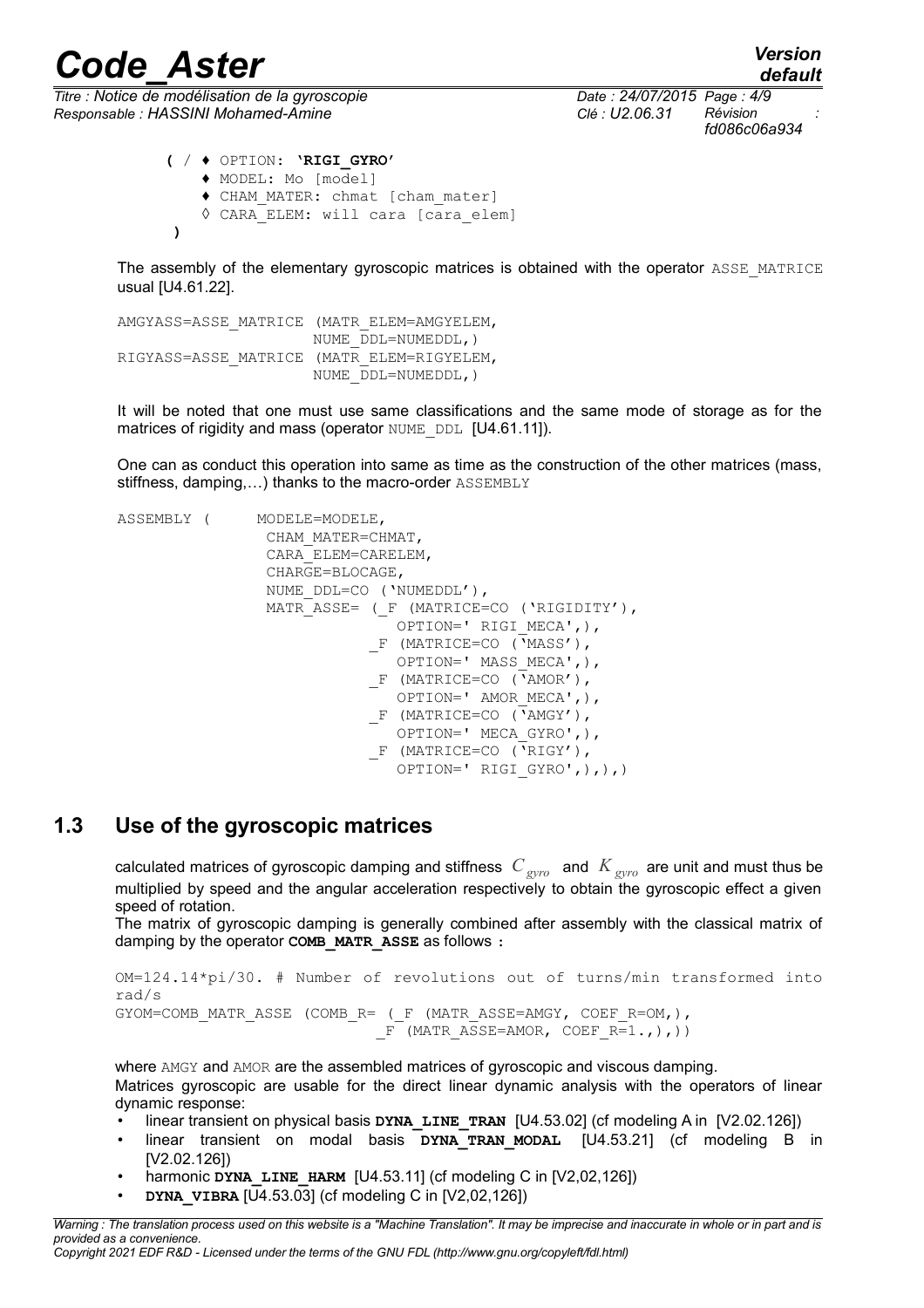*Titre : Notice de modélisation de la gyroscopie Date : 24/07/2015 Page : 5/9 Responsable : HASSINI Mohamed-Amine Clé : U2.06.31 Révision :*

*fd086c06a934*

In the case of a transient number of revolutions treated on modal basis, the two gyroscopic matrices assemblies are combined with the classical matrices of damping and rigidity in a completely transparent way to the user. For that, it is enough to inform in **DYNA\_TRAN\_MODAL** or **DYNA\_VIBRA** parameters defining this transient speed (laws imposed speed and angular acceleration and matrices gyroscopic assemblies, cf [U4.53.21] and [U2.06.32]).

These matrices are essential for the modal analysis complexes of a system turning with the operator of research of the eigenvalues:

• **CALC\_MODES** [U4.52.02]

) :

For the systems with a reduced number of degrees of freedom, a direct modal calculation can be carried out with the operator quoted above and one or the other of the algorithms of resolution (here algorithm 'SORENSEN' for example):

```
MODEG=CALC MODES (MATR RIGI=RIGIDITE,
                MATR_MASS=MASSE,
                 MATR_AMOR=GYOM,
                 OPTION=' CENTRE',
                CALC FREQ= F (FREQ=1.,
                            NMAX FREQ=16),
                SOLVEUR MODAL= F (METHODE=' SORENSEN'),
                VERI MODE= F (SEUIL=1.E-3),
 )
```
For a quadratic modal calculation (calculation of deadened modes) robust, one can use a strategy in two stages.

Method QZ is a reliable method for a quadratic modal calculation. However it is expensive. It is thus to restrict with systems with small number of degrees of freedom (a few thousands of degrees of freedom) or with problems reduced by modal truncation. It is necessary to carry out a calculation in two stages:

```
• 1a - to calculate a reduced not deadened modal base:
            MODES=CALC_MODES (MATR_RIGI=RIGIDITE,
                              MATR MASS=MASSE,
                               OPTION=' BANDE',
                              CALC FREQ= F (FREQ= (3. , 3000.))) ;
             1b - to project the matrices of mass, stiffness and total damping GYOM on this basis
             (modal truncation):
            PROJ BASE (BASE=MODES,
                        PROFIL=' PLEIN',
                      MATR ASSE GENE= ( F (MATRICE=CO ('MAGUS'),
                                           MATR_ASSE=MASSE,),
                                        F (MATRICE=CO ('RIGE'),
                                         MATR ASSE=RIGIDITE, ),
                                        F (MATRICE=CO ('OMGE'),
```
MATR ASSE=GYOM, ), ),

• 2 - to do a modal calculation on the matrices generalized obtained by projection:

```
 MOD2ETAG= CALC_MODES (MATR_RIGI=RIGE,
                       MATR_MASS=MAGE,
                       MATR_AMOR=OMGE,
                       OPTION=' TOUT',
                      SOLVEUR MODAL= F (METHODE=' QZ'),
) ;
```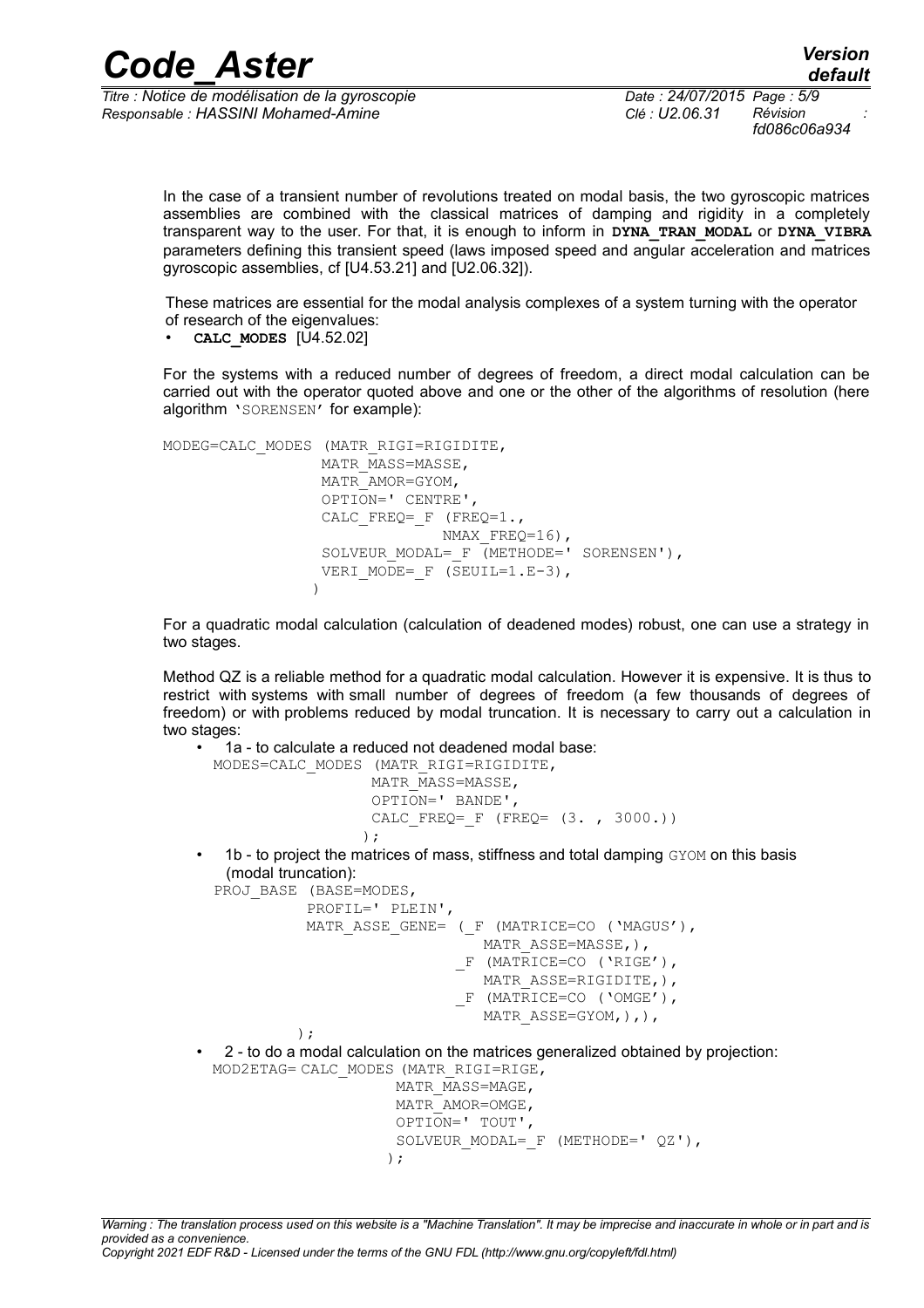*Titre : Notice de modélisation de la gyroscopie Date : 24/07/2015 Page : 6/9 Responsable : HASSINI Mohamed-Amine Clé : U2.06.31 Révision :*

*fd086c06a934*

One is thus brought to project the matrices antisymmetric and nonsymmetrical *C gyro* and *K gyro* in the subspace defined by a unit real clean modes. This operation is possible with the operator **PROJ\_MATR\_BASE** [U4.63.12]. Let us note that in the case general, the projected matrices are not symmetrical. They remain nevertheless usable for the calculation of the dynamic response in force or in movement imposed in modal space, with the operator of dynamic response linear:

• linear transient on modal basis **DYNA\_TRAN\_MODAL** [U4.53.21] (cf modeling B in [V2,02,126])

## **2 Example of calculation line of trees with axis according to X**

In this section, we give a concrete example of a line of trees modelled in two different ways (axes of rotation *X* on the one hand and unspecified on the other hand). We base ourselves here on the example, documented in [V6.02.126], of a simple model of rotor. He is guided by 2 stages (respectively first and last node of the rotor), and supports 3 discs (cf appears below).



**Figure 2-a: Model of rotor with 3 discs and 2 stages resulting from [bib1]**

We consider two modelings for this CAS-test. In the first, L'axis of rotation is according to *X* , in the second, it is according to an unspecified axis defined by its nautical angles  $(\alpha, \beta, \gamma)$ . The stages of reading of grid and assignment of models and material being identical for two modelings (put except for the grid of the trees according to the desired axis of rotation), we focus ourselves on the stage which differentiates them, namely the assignment of the elementary characteristics by the order **AFFE\_CARA\_ELEM**.

The setting in data of the discrete elements is made in order to inform the characteristics in rigidity and damping (for the stages) and masses it and inertias (for the discs) directly in the total reference mark (keyword REFERENCE MARK , by default REFERENCE MARK = 'TOTAL' ).

```
CARELEM=AFFE_CARA_ELEM (MODELE=MODELE,
          POUTRE= F (GROUP MA=' ROTOR',
                               SECTION=' CERCLE',
                               CARA=' R',
                              VALE=.05,), DISCRET= (_F (CARA=' K_TR_D_N',
                         GROUP MA = \overline{PALIER} A', REPERE=' GLOBAL',
                         VALE= (0. , 5.E7, 7.E7, 0., 0. , 0. , 0.F (CARA=' K TR D N',
                         GROUP MA = \overline{V} = \overline{L} PALIER E',
```
*Warning : The translation process used on this website is a "Machine Translation". It may be imprecise and inaccurate in whole or in part and is provided as a convenience. Copyright 2021 EDF R&D - Licensed under the terms of the GNU FDL (http://www.gnu.org/copyleft/fdl.html)*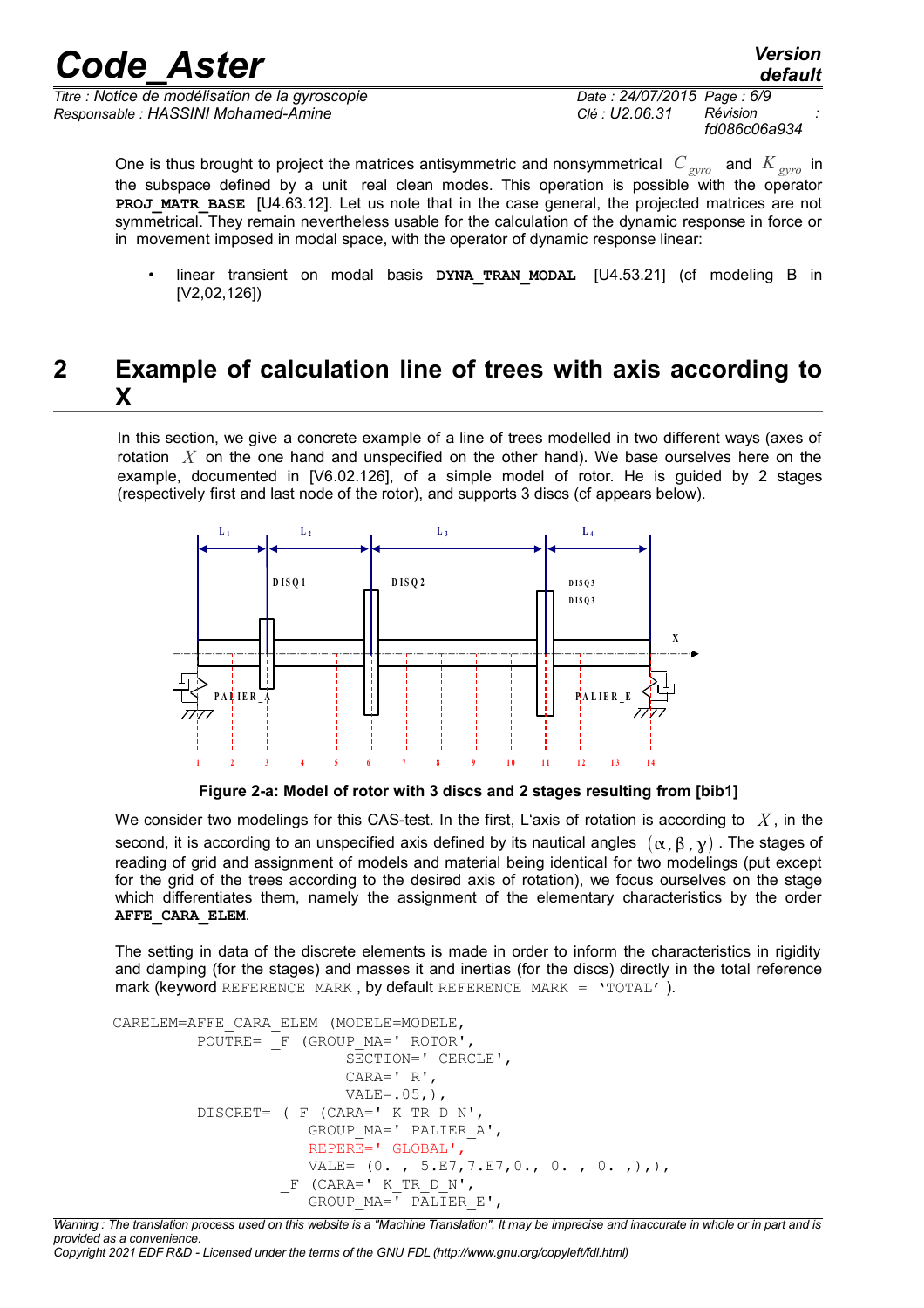*Code\_Aster Version default Titre : Notice de modélisation de la gyroscopie Date : 24/07/2015 Page : 7/9 Responsable : HASSINI Mohamed-Amine Clé : U2.06.31 Révision : fd086c06a934* REPERE=' GLOBAL', VALE=  $(0. , 5.E7, 7.E7, 0., 0. , 0. , 0.$  $F$  (CARA=' A TR D N', GROUP  $MA = \overline{V} = \overline{L} = K$  A', REPERE=' GLOBAL', VALE= (0. , 5000. , 7000. , 0. , 0. , 0. ,),),  $F$  (CARA=' A TR D N', GROUP  $MA = \overline{V}$  PALIER E', REPERE=' GLOBAL', VALE= (0., 5000., 7000., 0., 0., 0.,),),  $F$  (CARA=' M\_TR\_D\_N', GROUP  $MA = \overline{V}$  DISQ1', REPERE=' GLOBAL', VALE= (14.58, 0.1232, 0.0646, 0.0646, 0. , 0. , 0. , 0. , 0. , 0. ,),),  $F$  (CARA=' M TR D N', GROUP MA=' DISQ2', REPERE=' GLOBAL', VALE= (45.94, 0.9763, 0.4977, 0.4977, 0. , 0. , 0. , 0.  $, 0.$ ,  $0.$ ,  $), )$  $F$  (CARA=' M TR D N', GROUP\_MA=' DISQ3', REPERE=' GLOBAL', VALE= (55.13, 1.1716, 0.6023, 0.6023, 0. , 0. , 0. , 0.  $0.$ ,  $0.$ ,  $)$ ,  $)$ ,

## **3 Example of calculation of line of trees with unspecified axis**

 $),$ 

Below an example of setting in data of the same line of trees directed according to an unspecified axis of rotation defined by its nautical angles $^1$  $^1$   $(\alpha,\beta$  ,  $\gamma)$  . The grid of the rotor is built according to this axis and the assignment of the elementary characteristics of the elements of type beam corresponding is done directly in the total reference mark. Like prear defect the values of the matrices of the discrete elements are expressed in the total reference mark, one precise explains REFERENCE MARK = 'LOCAL' in the assignment and one the local reference mark compared to the total reference mark by the keyword defines ORIENTATION [U4,42,01].

```
CARELEM=AFFE_CARA_ELEM (MODELE=MODELE,
         POUTRE= F (GROUP MA=' ROTOR',
                            SECTION=' CERCLE',
                            CARA=' R',
                           VALE=.05, ),
          DISCRET= (_F (CARA=' K_TR_D_N',
                        GROUP_MA=' PALIER_A',
                        REPERE=' LOCAL',
                       VALE= (0. , 5.E7, 7.E7, 0., 0. , 0. , 0.F (CARA=' K TR D N',
                       GROUP MA = \overline{V} = \overline{L}ER E',
                        REPERE=' LOCAL',
                       VALE= (0. , 5.E7, 7.E7, 0., 0. , 0. , 0.F (CARA=' A TR D N',
```
<span id="page-6-0"></span>1 They are the angles making it possible to pass from the total reference mark of definition of the coordinates of the nodes to the local reference mark. For example:

- nautical angles allowing the passage of the axis of rotation *X* with the axis of rotation *Z* are  $(\alpha=0, \beta=-\pi/2, \gamma=0)$ ;
- nautical angles allowing the passage of the axis of rotation  $\overline{X}$  with the axis of rotation  $\overline{Y}$  are  $(\alpha=\pi/2,\beta=0,\gamma=0)$ .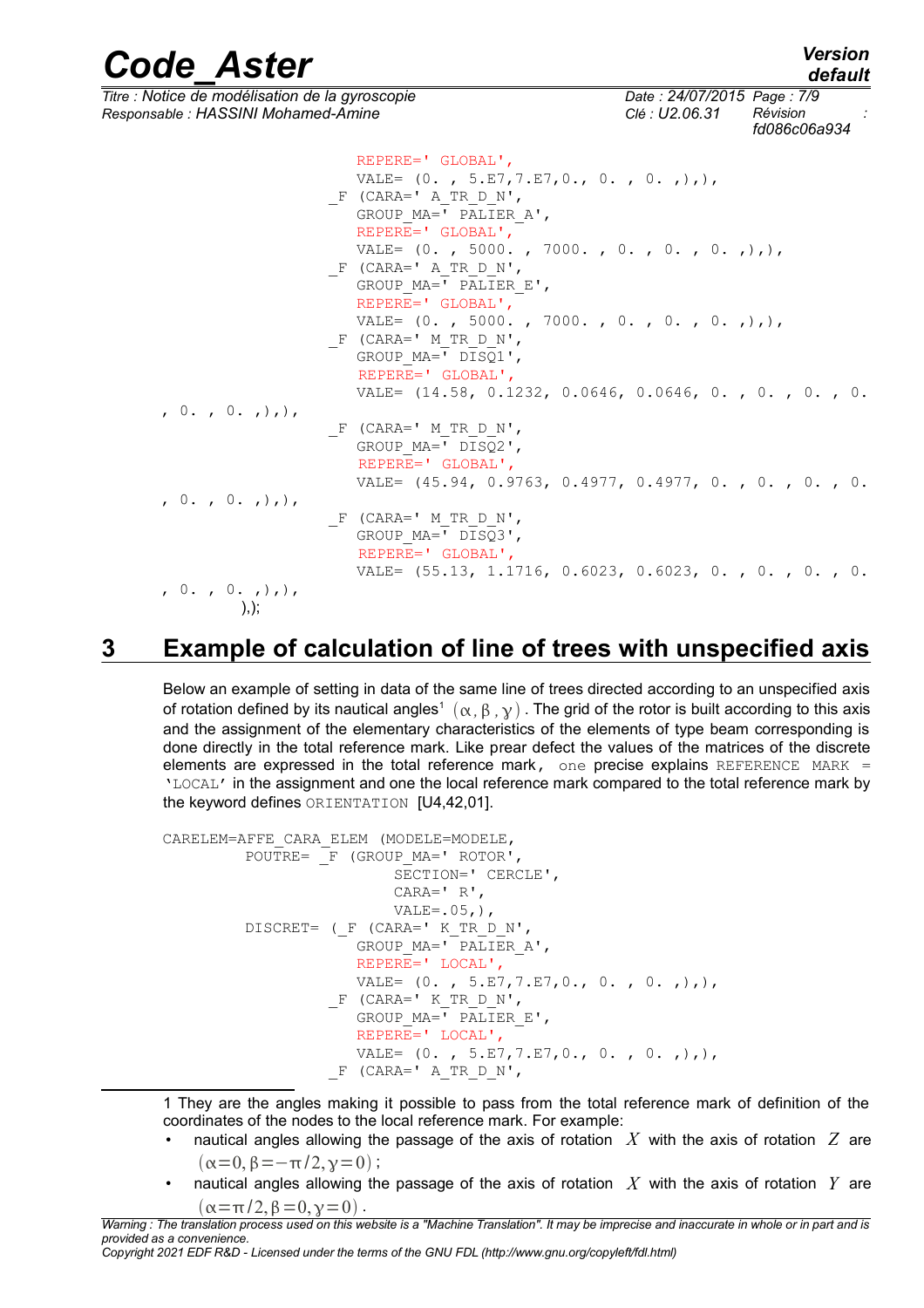*default*

*Titre : Notice de modélisation de la gyroscopie Date : 24/07/2015 Page : 8/9 Responsable : HASSINI Mohamed-Amine Clé : U2.06.31 Révision :*

*fd086c06a934*

| GROUP MA=' PALIER A',                                             |
|-------------------------------------------------------------------|
| REPERE=' $LOCAL',$                                                |
| VALE= $(0. , 5000. , 7000. , 0. , 0. , 0. , 0.$                   |
| $F$ (CARA=' A TR D N',                                            |
| GROUP $MA=$ ' PALIER E',                                          |
| REPERE=' LOCAL',                                                  |
| VALE= $(0. , 5000. , 7000. , 0. , 0. , 0. , 0.$                   |
| $F$ (CARA=' M TR D N',                                            |
| GROUP $MA = ' DISQ1',$                                            |
|                                                                   |
| REPERE=' LOCAL',                                                  |
| VALE= $(14.58, 0.1232, 0.0646, 0.0646, 0.$ , 0., 0., 0., 0.       |
| , 0. , 0. , )                                                     |
| $F$ (CARA=' M TR D N',                                            |
| GROUP MA=' DISQ2',                                                |
| REPERE=' LOCAL',                                                  |
| VALE= $(45.94, 0.9763, 0.4977, 0.4977, 0.$ , 0., 0., 0.           |
| (0.70.70.7)                                                       |
| $F$ (CARA=' M TR D N',                                            |
| GROUP $MA = ' DISQ3',$                                            |
| REPERE=' LOCAL',                                                  |
| VALE= $(55.13, 1.1716, 0.6023, 0.6023, 0.$ , 0., 0., 0.           |
| (0, 0, 0, 0, 0)                                                   |
| $\lambda$ .                                                       |
| ORIENTATION= F (GROUP MA= ('DISQ1', 'DISQ2', 'DISQ3', 'PALIER A', |
| 'PALIER E'),                                                      |
| CARA=' ANGL NAUT',                                                |
| VALE= $(\alpha, \beta, \gamma), \)$ ;                             |
|                                                                   |

*Warning : The translation process used on this website is a "Machine Translation". It may be imprecise and inaccurate in whole or in part and is provided as a convenience. Copyright 2021 EDF R&D - Licensed under the terms of the GNU FDL (http://www.gnu.org/copyleft/fdl.html)*